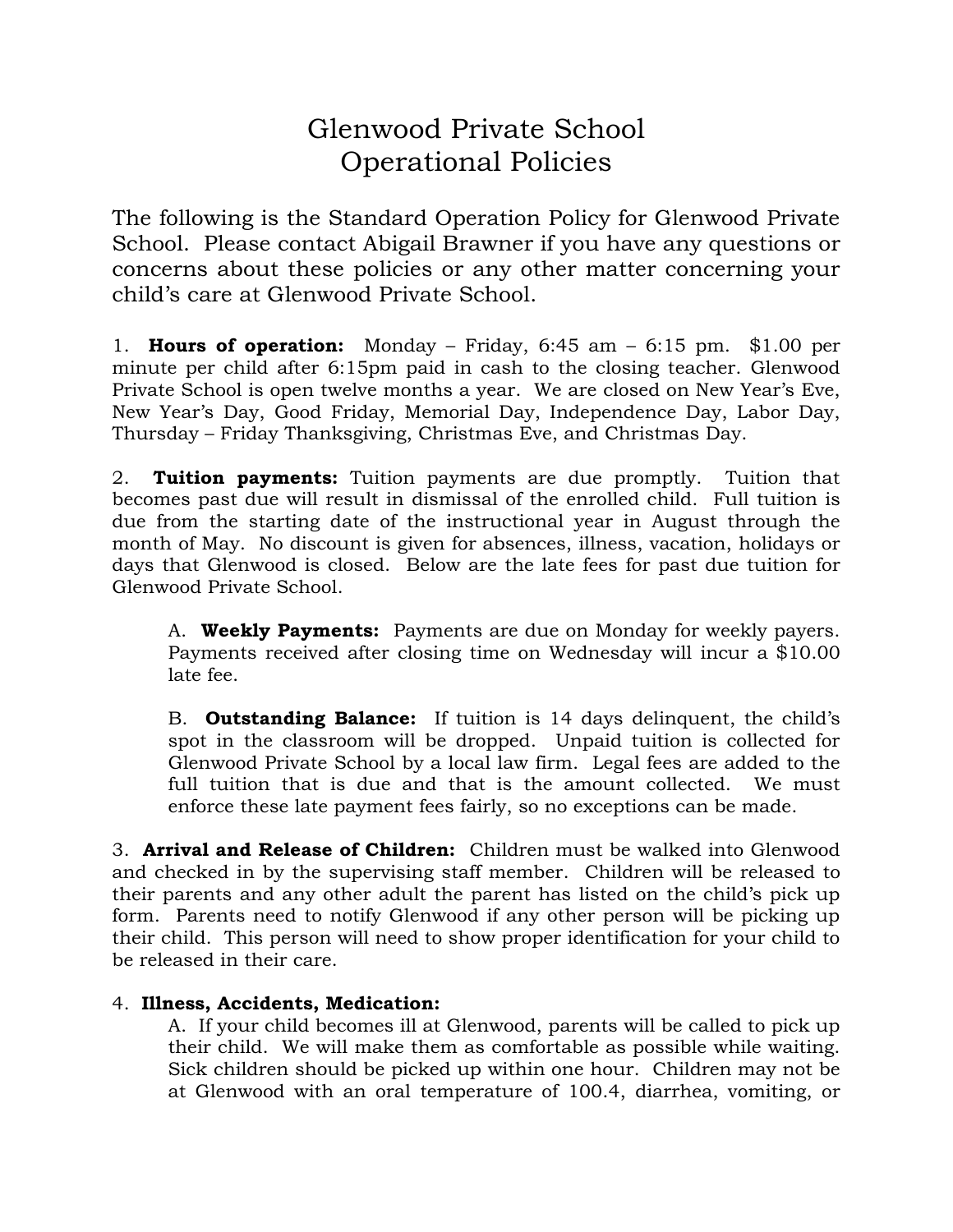other signs of contagious illness. Children may not return to school the next day. They must remain fever and symptom free for a minimum of 24 hours. Please do not give your child Tylenol and send them to school, only to have their fever return during the day.

B. Minor scrapes and bruises will be tended to at Glenwood. An "Injury Report" will be placed in the child's classroom mailbox. Serious injuries will result in parents being called to seek medical attention. 911 will be called if deemed necessary by supervising staff.

C. Medication is given at 12:00 noon and 4:00 pm. Please adjust dosage to meet those times. Medicine must be in the original container with child's full name and date brought to Glenwood. Any medication must be age appropriate as suggested by the manufacturer. ALL MEDICINE MUST BE SIGNED IN ON THE MEDICINE CHART LOCATED INSIDE EACH TEACHERS' CABINET DOOR.

5. **Discipline:** Teachers will redirect children's behavior into a positive activity. If necessary, short time – out periods will be used. Children are never shaken, spanked, or talked to rudely. Parents will be notified if there are more serious discipline problems.

6. **Meals and Food Service:** Glenwood provides a hot lunch and 2 snacks daily. Hot breakfast or cereal and juice will be offered from 7:30 – 8:30 am. Outside breakfast MAY NOT be brought into the school. Please allow your child time to finish breakfast at home or in your car before arrival to Glenwood. Lunch may not be brought to school except for Kindergarten and older. If your child has food allergies or eating problems, please see Abby Brawner.

7. **Immunizations:** Children must be current on their immunizations. A physician statement is needed if there is a medical reason for a child to not be immunized. Please notify Glenwood to update your child's immunization record. Tuberculin testing is currently not required for your child to attend childcare. However, should the Health Department change these state regulations, you will be asked to update your child with this immunization.

8. **Hearing and Vision Screening:** Hearing and Vision Screening is provided by Conroe Women's Service League. This will be for all children who are 4 years old by September 1st and all new to Glenwood Kindergarteners. All First Graders and any new to Glenwood Second Graders will also be screened.

9. **Enrollment Procedures:** Parents will complete the required registration papers, including a current immunization record. A physician's statement is also required. Each family will be given a copy of Glenwood Private School's Operating Policy. Any changes in policy will be sent in written form in the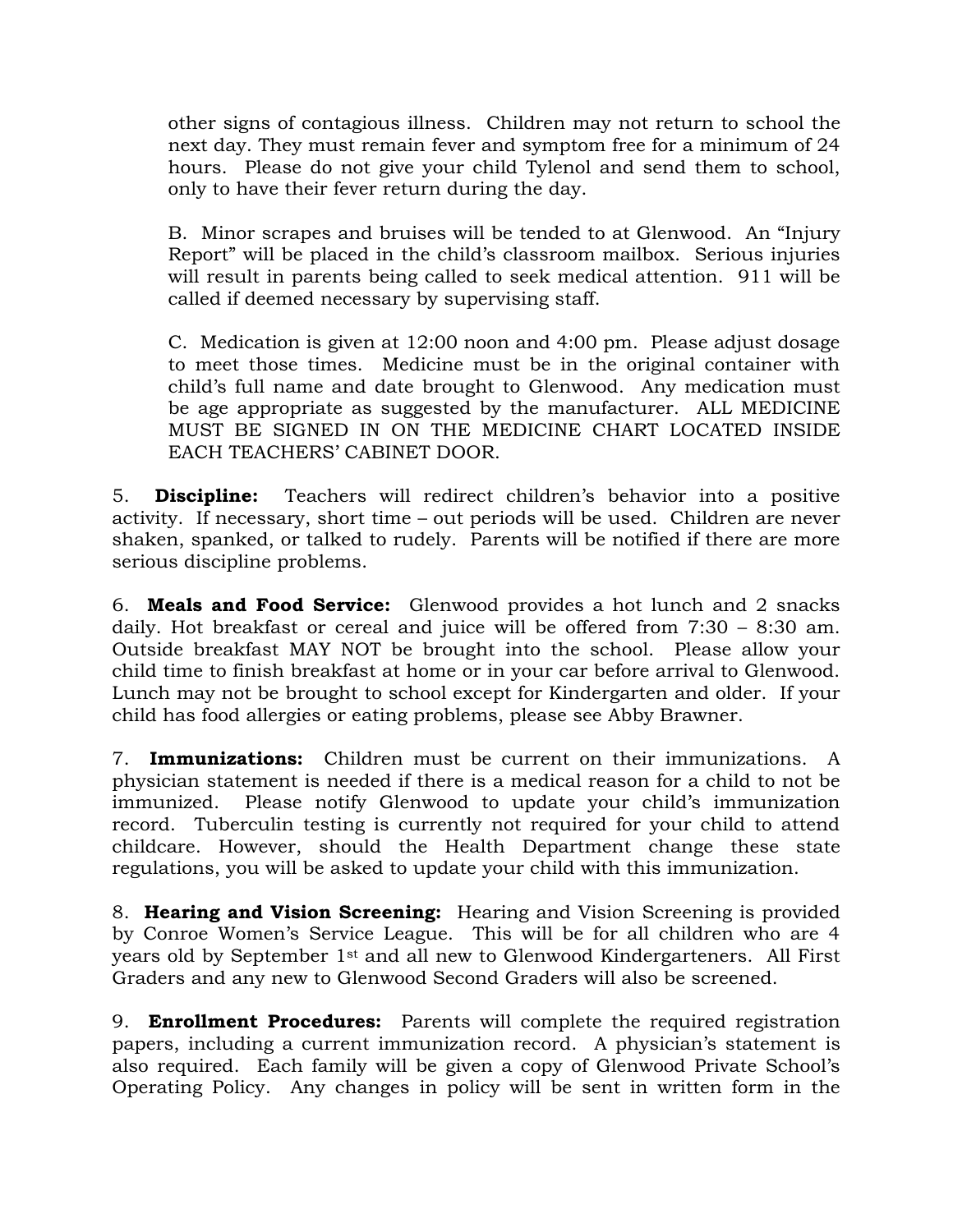children's classroom mailboxes and posted on the information board at the entrance of the school.

10. **Transportation:** Parents will be notified if a group of children are being transported to an activity. The school van and bus are equipped with seat belts, a first aid kit, and fire extinguisher. A permission to transport is included in the enrollment papers.

11. **Water Activities:** During the summer months, Glenwood offers several water activities for our students. Children ages 18 months through 4 years will have splash days that include small kiddy pools with ankle deep water, and sprinklers on the small playground. Children entering Kindergarten and older will take field trips to a separate pool facility on splash days. A permission slip to have your child participate in these activities is included in the enrollment papers.

12. **Visitation:** Glenwood has an "open door policy" to parents. You are welcome to visit the school at any time. Please check in with Abby Brawner upon your arrival to visit.

13. **Parent Participation:** There are many activities during the year that allow for parent participation. We post "sign up sheets" on classroom doors for parents to sign up for help during a specific holiday or activity. The school year calendar will identify these events.

14. **Nursing Mothers:** Anyone who would like to nurse or breast feed their child while attending Glenwood is welcome. We can provide a comfortable chair and privacy blankets if you would like.

15. **Information Board:** The information board at the front entrance of the school will include any change in policy. Information on the most recent fire inspection and health inspection will also be available. Parents may review the most recent licensing inspection report and the minimum standards for child care by going to the PRS website: [www.dfps.state.tx.us.](http://www.dfps.state.tx.us/)

16. **Abuse or Neglect of Children:** Children are the most important part of our school, as is their wellness and wellbeing. Any and all signs of abuse or neglect of children will be addressed immediately and reported to Child Protective Services. All teachers and staff are required to have annual training on signs of such abuse or neglect. Parent awareness of these signs is encouraged and information is available on our front bulletin board located in the front office. Methods for increasing awareness and prevention techniques of child abuse and neglect are available at www.txabusehotline.org. Reports can be made 24 hours a day, 7 days a week to 1800-252-5400. If you observe anything that you would like to bring to our attention, please feel free to speak with Abby Brawner.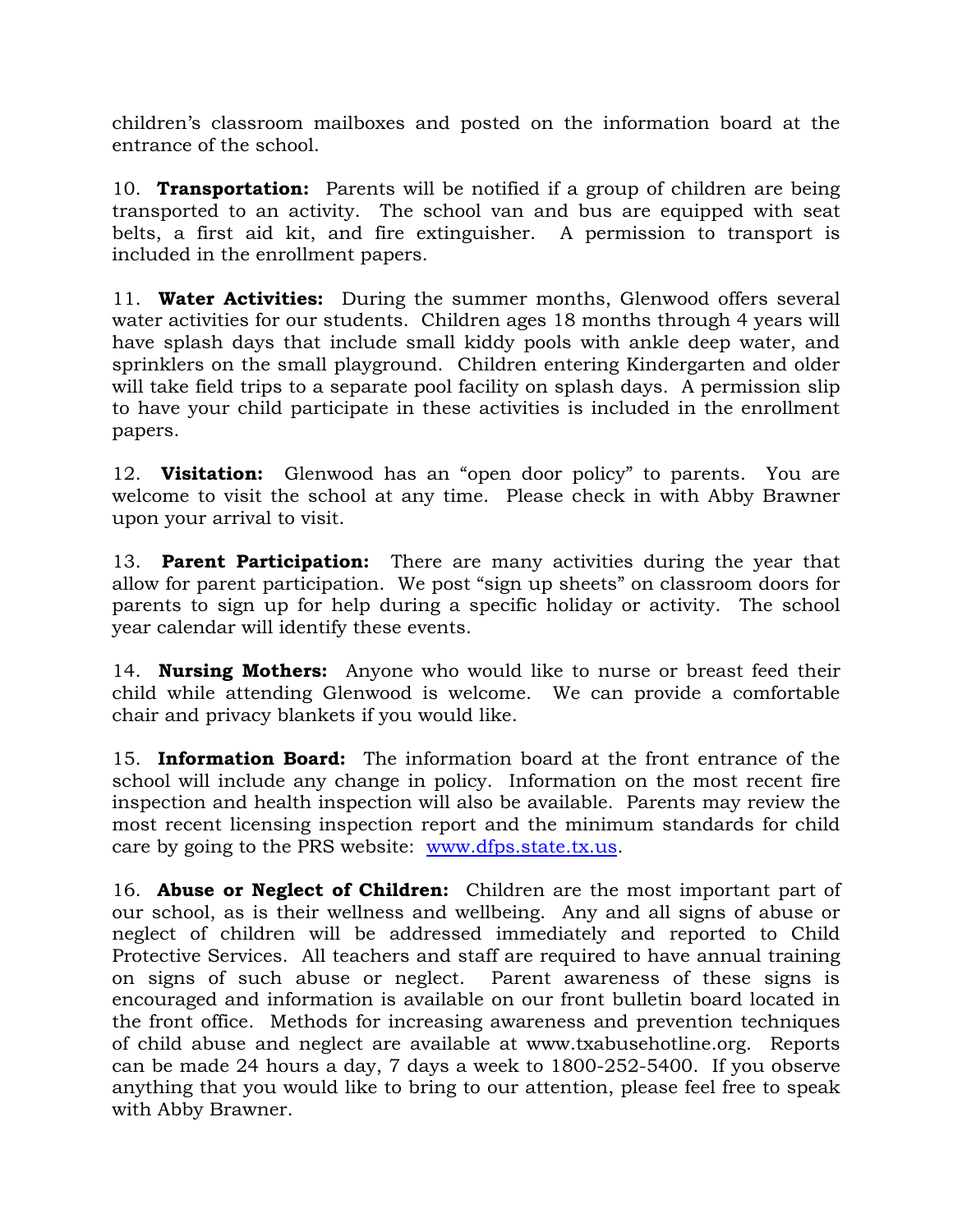17. **Emergency Preparedness Plan:** In the event there is an emergency at Glenwood and we need to evacuate the premises, the children will relocate to The Jett Center located at 601 W Lewis Street at the SE corner of W Lewis and N Frazier. In this situation you can reach Abby Brawner at 281-788-2168 or Daniel Brawner at 281-773-4845.

18. **Gang – Free Zone:** Glenwood Private School is a gang-free and gun free zone. Any gang related activity is strictly prohibited and is subject to increased penalty under Texas Law. This includes all property associated with Glenwood School and any area within 1000 feet surrounding our center.

19. **Infant Safe Sleep:** Infants will be placed on their back to sleep unless you provide an Infant Sleep Exception form 2710 signed by the child's health care professional. Infants will be placed on a firm mattress, with tight fitting sheet, in a crib that meets the CPSC federal requirements. Infants who are younger than 12 months of age, cribs will be bare except for a tight fitting sheet.

20. **Mosquito Repellent/Sunscreen:** If you would like for your child's teacher to apply Mosquito Repellent and/or sunscreen, you must provide the item labeled with your child's name. The teacher will apply each time the child goes outside for play.

21. **Suspension and Expulsion:** If your child has continual behavior problems requiring teacher intervention these steps will be followed: 1. Redirection by the classroom teacher with parent notification via note in child's box. 2. Interception by Director or Lead teacher and written note would be placed in the child's box. 3. Removal from the classroom with parent phone call along with written note signed by parent and teacher. 4. On the rare occurrence if no progress has been made regarding the continued behavior, parent would be contacted and would need to pick up child. The child can return the next day on the note the behavior does not return.

Each behavioral action that is not deemed appropriate for our school, is subject to change of written guidelines. If no progress is made with these steps taken and hindering the education of the other students in the classroom, the director will ask the family to withdraw their child immediately.

19. **Concerns and Complaints:** Please see Abby Brawner with any concerns about Glenwood Private School. Our goal is to provide the very best care for your child during the hours they are with us. We want to hear about the things we are doing well and the things we need to improve. We value your input and strive to have an open line of communication with parents. The local licensing office phone number is 936–756–1551. The Protective and Regulatory Service (PRS) Child Abuse Hotline is 1–800–252–5400 and the PRS website is [www.tdprs.state.tx.us](http://www.tdprs.state.tx.us/)